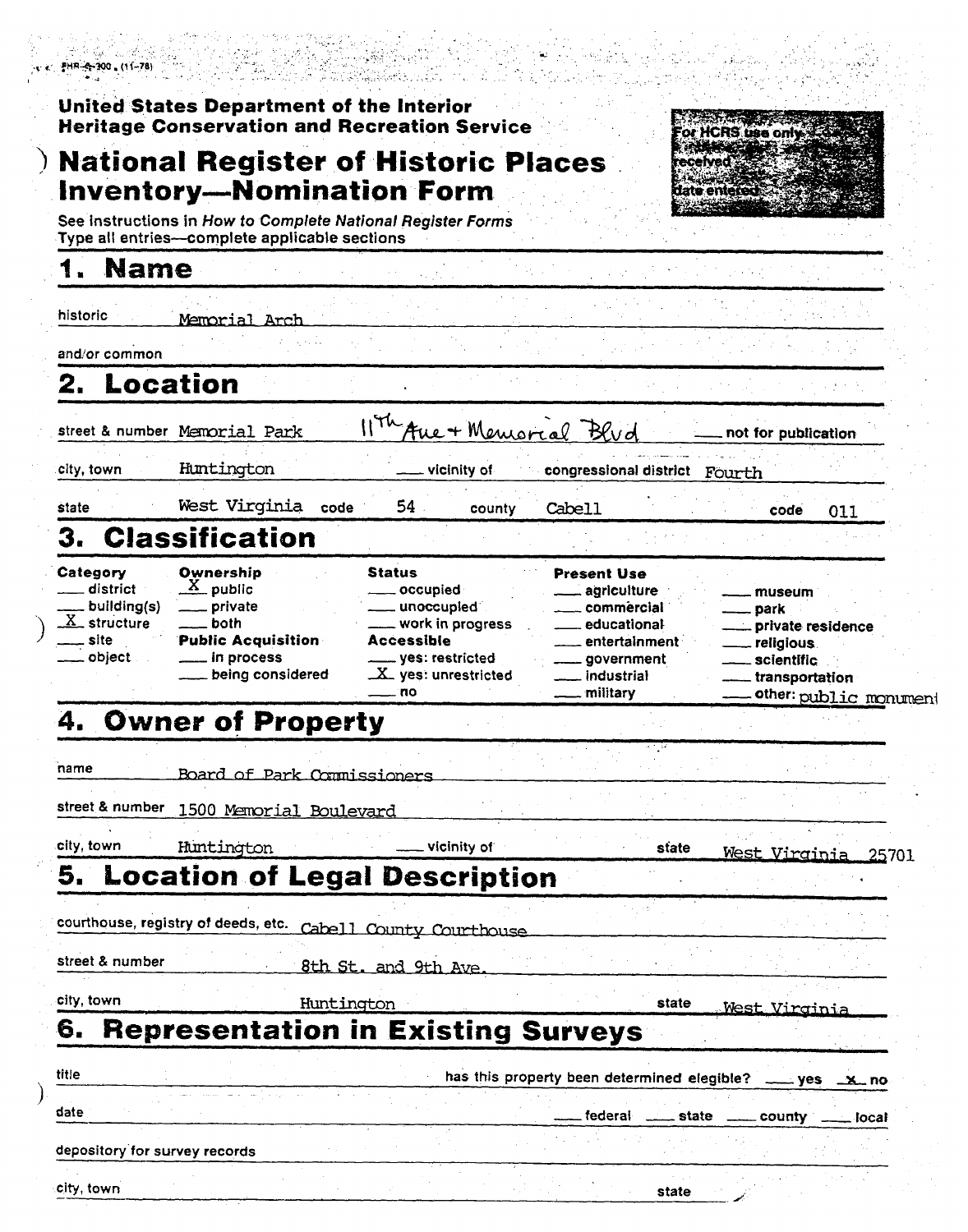| 7. Description                                            |                                  |                                      |                                                            |      |  | 20 J. A. Tall |
|-----------------------------------------------------------|----------------------------------|--------------------------------------|------------------------------------------------------------|------|--|---------------|
| Condition<br>$X$ excellent<br>. ruins<br>___ good<br>fair | <b>Check one</b><br>deteriorated | $\underline{X}$ unaltered<br>altered | <b>Check one</b><br>$\underline{X}$ original site<br>moved | date |  |               |

### **Describe the present and original (if known) physical appearance**

%mrial **Arch** is a single-bay, **Indiana** limestone triqhal arch standing at the head of Memorial Park at the convergence of Memorial Boulevard and 11th Avenue in Huntington, Cabell County, West Virginia. The monument, facing east and west, dominates the east entrance of the park. It was erected in 1924 and finished in 1929 by the Cabell County War Memorial Association as a memorial to the dead who served the county in the First World War. In design it is Neo Classical Revival, a stylistic but scaled-down couterpart of the Arc de Triomphe in Paris. In terms of historic architecture Memorial Arch derives from the ancient Roman prototype, Arcus Triumphalis, a uniquely Roman structure built to commemorate important events. campaigns, boundaries, or frontiers.

Memorial Arch is built of smooth gray Indiana limestone on a gray granite **base.** It is 42 feet high, **34** feet wide, and 9 feet **deep. The keycsone** . of the arch is 19 feet, 6 inches from the ground. Surfaces of the monument are expertly **carved** in classical-style bas-relief depicting military and state insignia **ar** seals. The low relief is in keeping with the generally smooth, plain surfaces favored by architects employing the Neo Classical Revival idiom.

The gray granite bases and limestone piers of the arch are plain. Above the impost level, howver, **very** finely executed bas-relief may be **seen** in the spandrels, entablature, and attic of the superstructure.

**Inscriptions** 

Attic (East Face): "To the Glory of God and to the Honor of the men of Cabell County who **senred** faithfully in the Great **Warw** 

Attic (West Face) : FORTIS ET FIDELIS

**Spandrel** Carving

(Left Facing East): Field of swords, pikes, spears centered with eagleemblazoned roundel; surmounted with shield over crossed fasces.

(Right Facing East): Field as above; roundel with eagle; roundel surmounts crossed scimitars; canteen inscribed with **"U.S."** is **suspended** frm shield.

(Right Facing West): Field as above; shield surmounts West Virginia State Seal.

(Left Facing West ) : Field as above; shield roundel over crossed fasces; roundel centered with 5-pointed **star inscribed** with **"U.S.";** surrounded with laurel sprigs.

The Memorial Arch has a single-bay opening. The arch's richly carved soffit is lined willh cdfers, each centered with a large daisy. **An** American eagle with spread wings forms the keystone on bth the east **and** west elevations. Above **the**  keystones is a wide frieze across which is carved a series of **wreaths and** crossed **palm** boughs.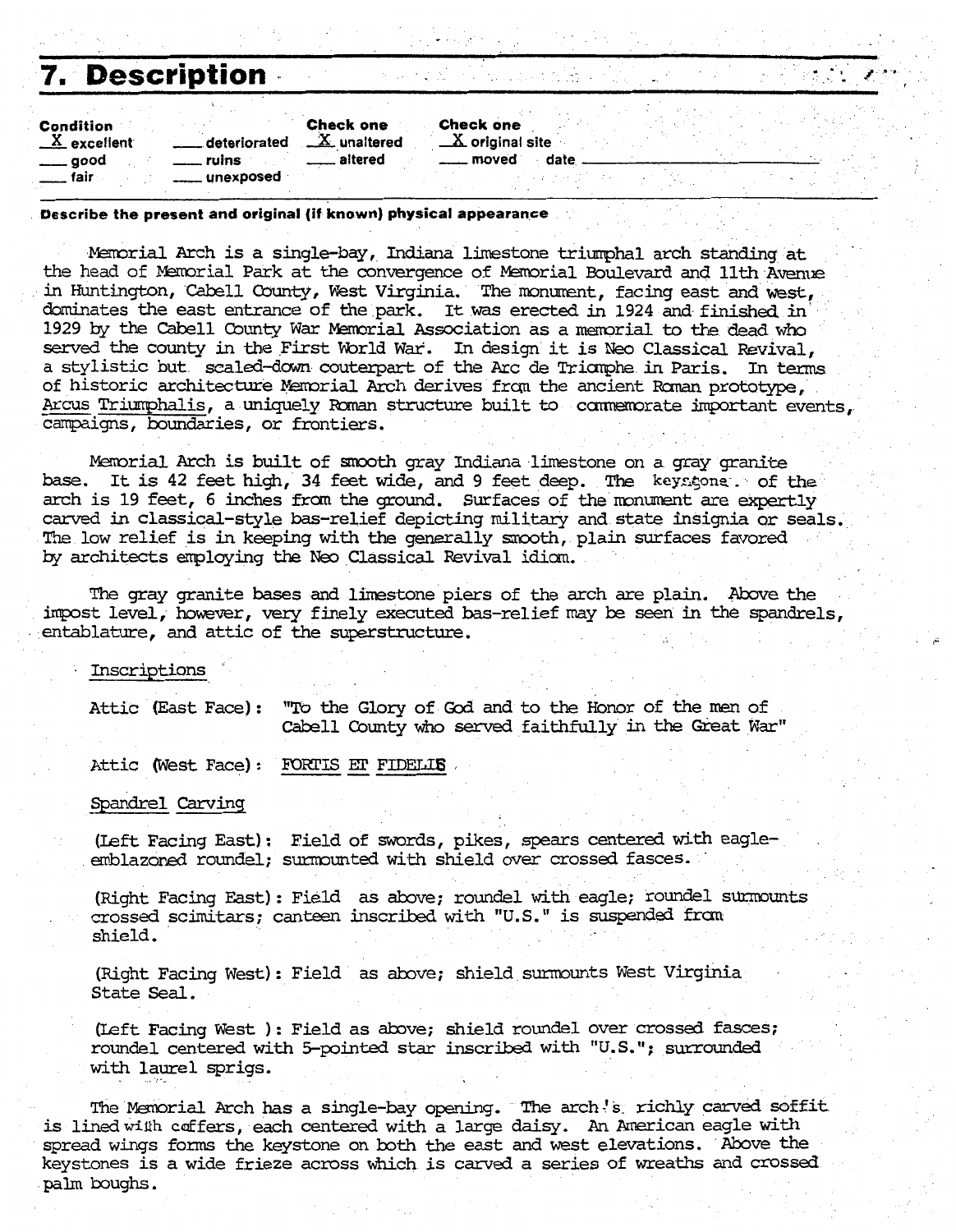## **United States Department of the Interior Heritage Conservation and Recreation Service**

## **National Register of Historic Places** ) Inventory—Nomination Form

Memorial Arch, Cabell County, West Virginia

**Continuation sheet** 

Item number

Page

No significant alterations have damaged the fabric of the Arch. In 1980, in ceremonies rededicating the structure, a large American flag was suspended across the archway. The wire and metal plate fastenings bearing the weight of the windtossed flag may cause eventual stress to the coffered stone soffit to which the cables are attached. Evidence of this stress has recently appeared in one of the metal plate fastenings which has begun to pull away from the stone. Should the wire fail, carved features may be damaged.

Plantings, graveled walkways, and floodlights were installed at the Arch in 1980. A low unobtrusive embankment with a concrete backing was also constructed to prevent vehicles from passing through the archway.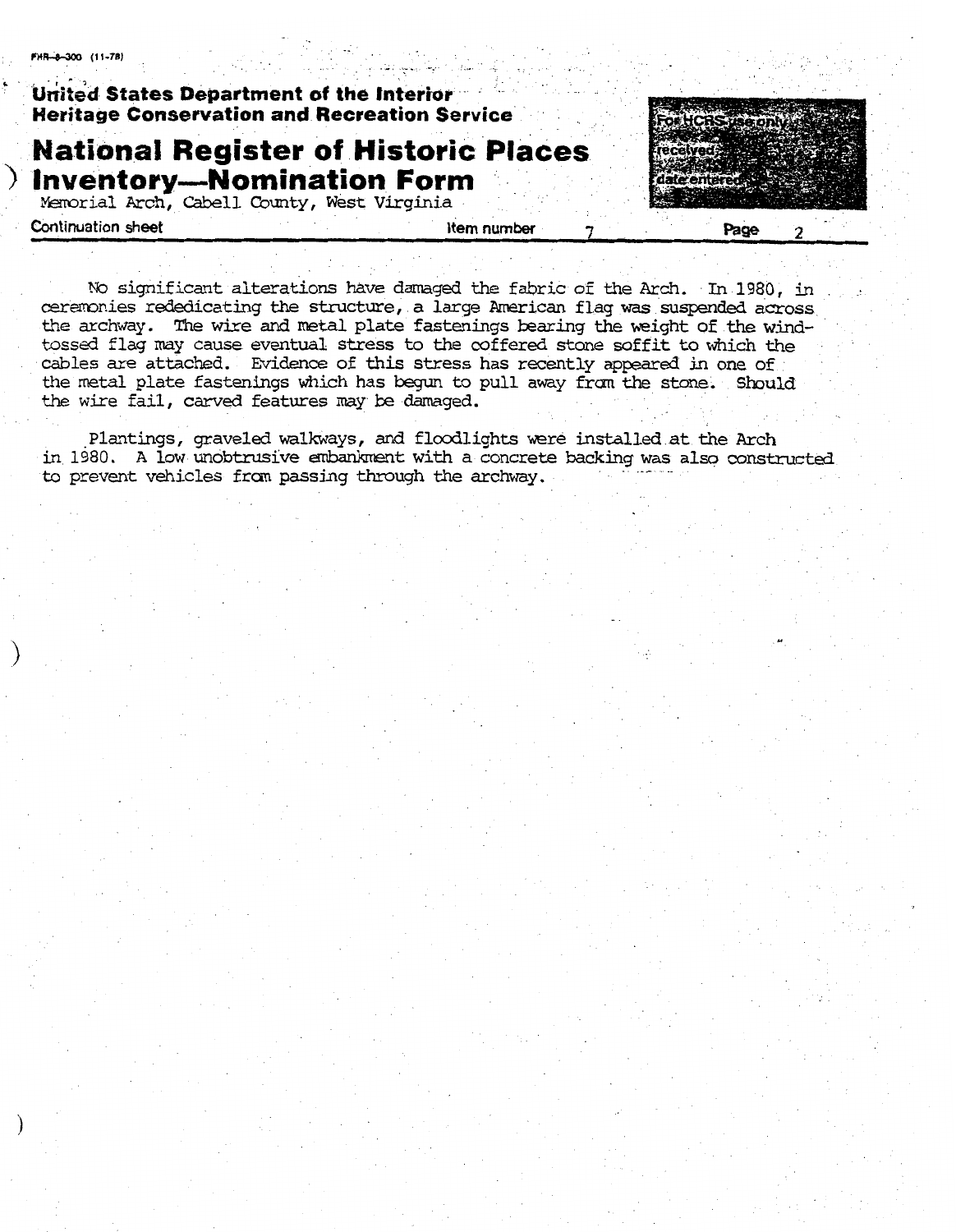|                                                                                                                                   | 8. Significance                                                                                                                                                                                      |                                                                                                                                                                                                                                                                                                                                                                                                       |
|-----------------------------------------------------------------------------------------------------------------------------------|------------------------------------------------------------------------------------------------------------------------------------------------------------------------------------------------------|-------------------------------------------------------------------------------------------------------------------------------------------------------------------------------------------------------------------------------------------------------------------------------------------------------------------------------------------------------------------------------------------------------|
| Period<br>___ prehistoric<br>$1400 - 1499$<br>$-1500 - 1599$<br>$-1600 - 1699$<br>$-1700 - 1799$<br>$\frac{1800 - 1899}{X}$ 1900- | Areas of Significance-Check and justify below<br>archeology-prehistoric __ community planning<br>archeology-historic<br>____ agriculture<br>$X$ architecture<br>— art∘<br>commerce<br>communications | landscape architecture ____ religion<br>science ___<br><b>law</b><br>conservation<br>X sculpture<br>Literature<br>___ economics<br>$\equiv$ social/<br>___ military<br><u>__</u> education<br>humanitarian<br>— music<br>____ engineering<br>theater<br>exploration/settlement __ philosophy<br>_____ transportation<br>_ politics/government<br>___ industry<br>___ other (specify)<br>___ invention |
| <b>Specific dates</b>                                                                                                             | 1924; 1929                                                                                                                                                                                           | Meanor and Handloser, architects; Jerry S.<br><b>Builder/Architect</b><br>DeYoung, associate desinger: Thomas Gracie                                                                                                                                                                                                                                                                                  |

### **Statement of Significance (in one paragraph)**

Memorial Arch is a Huntington, West Virginia memorial to the First World War dead of Cabell County. It is a unique and highly significant architectural landmark of the Neo Classical Revival in West Virginia, and possesses among the finest largescale displays of classical-style bas-relief carvings in the Mountain State. Significance of the landmark is also measured by its professional design, the work of the Huntington-Charleston, West Virginia, architectural firm of Meanor **and** Handloser, a partnership which was a state-wide leader in its field **during** the decade of the 1920's and 1930's.

Sr . , contractor

The idea of honoring the dead of the Great War with a memorial originated with George S. Wallace, a Huntington attorney **and** military officer who **served** the State of West **Virginia** and the nation in **the** Spanish Zmrican and First World **Wars,** (Wallace wrote tm volumes of history on **Huntington** and Cabell County in 1935 **and 1947.)** The idea was a complement to the efforts then proceeding in the early 1920's to create a M~ria.1 Boulevard. **A** Cabell War Memrial Association was soon fomd **and** its efforts were spearheaded by Robert L. Archer, president of the group.

The War Wmorial Association chose the architectural **plans** of **Wilbur** *&anar*  and Edward Handloser, who were the city's most prominent architects. Mr. Jerry S. DeYoung **contributed** to **the** design effort; **it** was his perspective that **wared** on the front page of the November 9, 1924, <u>Huntington Advertiser</u>. The association chose as the site of the proposed monument the head of Memorial Park.

Ceremonies marking the cornerstone laying on November 11, 1924, and dedication on Noventer 11, 1929, were **attended** by thousands, inclding dozens of state **and local**  officials. **Attending** the dedication were Governor William G. Qnley, U.S. Senator Guy D. Goff, and Adjutant General **C.C.** Pierce. **An airplane** dropped flowers on the monument during the events.

mney for the Inemrial's embellishent ran out as it was not **until** June 1929 that work could resume to finish the project. Fram June until November, or for a period of abut fourteen weeks, artisans fmn the Easton Studies, **Bedford, Indiana,**  carrpleted the symbolic relief **carving. The** Huntington Mvertiser announced in its **June** 4, 1929, addition that "The eastern facade of the arch will carry a figure of an American eagle, the seal of West Virginia and a heroic facsimile of a service button of a discharged soldier, with other decorations in conventional motif."

The Memorial Arch of Huntington, West Virginia, is the only triumphal-style arch in west Virginia. Although its design inspiration was the French Arc de Triomphe,  $\cdot$ ness virginia. Although its design inspiration was the fremen new as Irian property. the **structure**  has in the **late 20th** century ass- additional. significance as an architectural landmark of state-wide importance.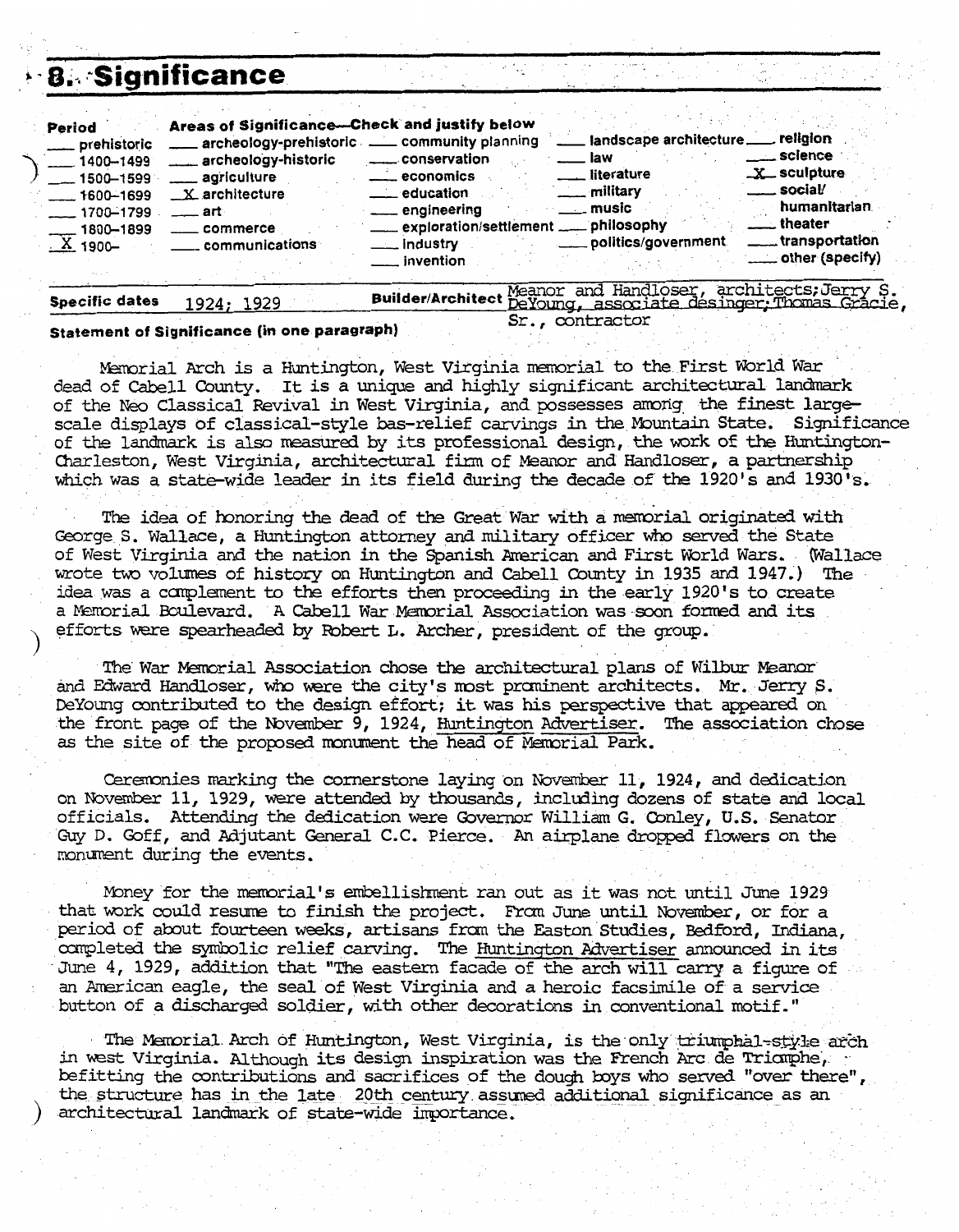FHR-8-300 (11-78)

## **United States Department of the Interior Heritage Conservation and Recreation Service**

## **National Register of Historic Places Inventory-Nomination Form**

Mzmrial Arch, Cabell **County, West** Virginia - **Continuation sheet 12 <b>Item number 8 Item number 8** 

**OFHCRS** ránon Page  $\overline{2}$ 

Significant awng design characteristics are the rronwental **size** and **clean,** smoth surfaces adorned with outstanding low relief carving. Few structures in West Virginia have reen **so carefully** appointed; even courthouses and city halls designed in **the**  classicalmde of **the** early **20th** century are seldom observed possessing such **a** wiety lassical mode of the early 20th century are seldom observed possessing such a variety<br>if subjects. It is interesting to note, however that the purpose of design simplicity **was** faithfully observed by the architects **who** understood that it **was an** idea **wfiich**  must be conveyed, and not **an** overwhelming inpression of architecture.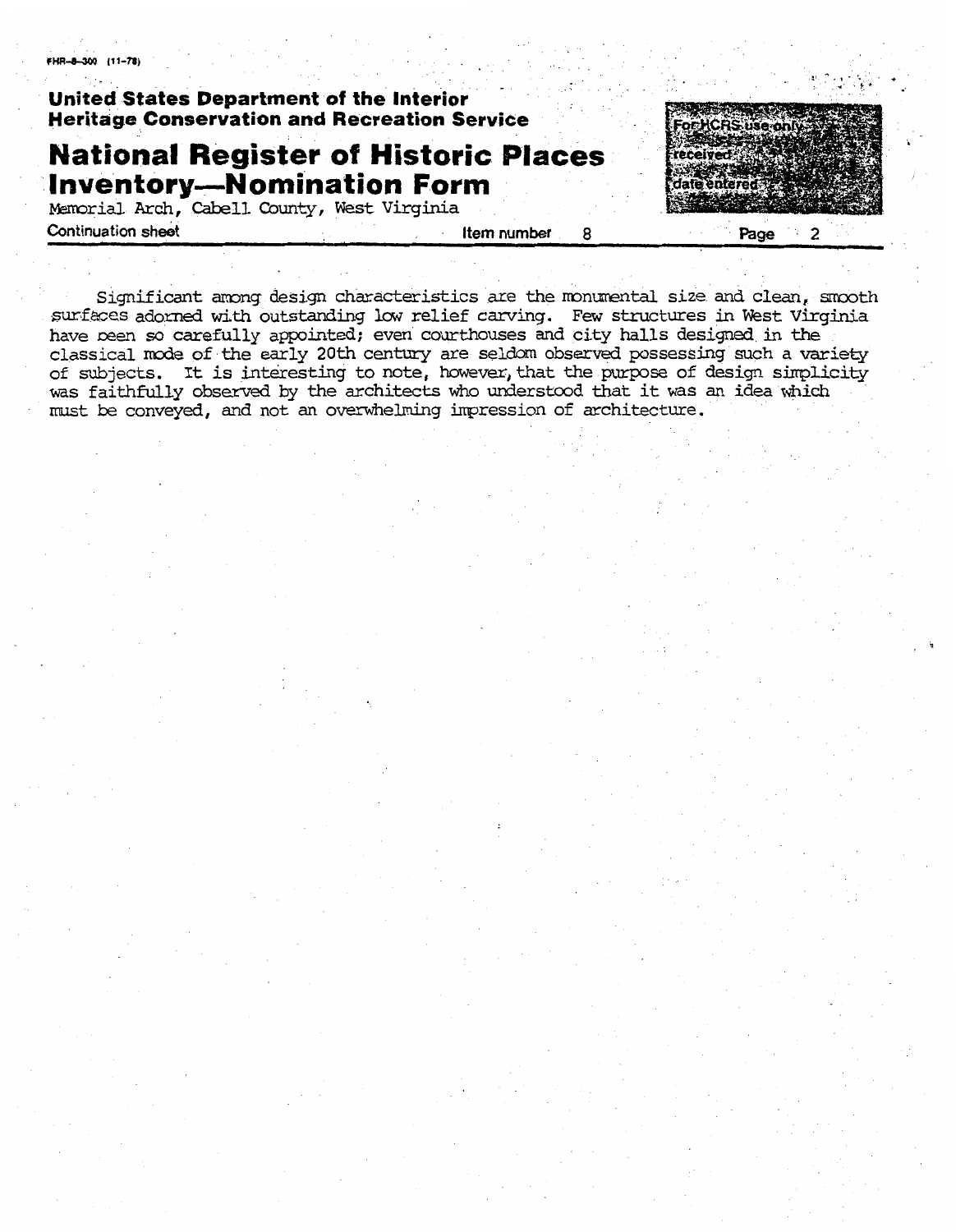# **9. Major Bibliographical References .- f** :.. + - **<sup>I</sup><sup>I</sup>**

Hmtington **miser (wV), Nov. 9,11, 1924;** JUTE **4, 1929; W. 7,11,12, 1929.'**  Wallace, George S., Huntington Through Seventy-five Years. Huntington, WV, 1947, pp.50-51. West - **Virginia:** ---- **A Guide** to **the** I4xmta.h State. N.Y. : **Word Ghiv.** Press, **1961, p, 243.** 

|                                            | 10. Geographical Data                                                              |                                |                |           |                                                                                                                                                                                                                                                                                                                                                            |  |
|--------------------------------------------|------------------------------------------------------------------------------------|--------------------------------|----------------|-----------|------------------------------------------------------------------------------------------------------------------------------------------------------------------------------------------------------------------------------------------------------------------------------------------------------------------------------------------------------------|--|
| Quadrangle name _<br><b>UMT References</b> | Acreage of nominated property<br>Huntington, WV                                    | <b>k</b> acre                  |                |           | Quadrangle scale 1:24,000                                                                                                                                                                                                                                                                                                                                  |  |
| A 112 <br>Zone<br>Easting<br>с<br>G        | 3 7 2 2 8 0 <br>Northina<br>Verbal boundary description and justification          | 412511720                      | в<br>Zone<br>D | Easting   | Northing<br>Bounded by Memorial Blvd. on the south, 11th                                                                                                                                                                                                                                                                                                   |  |
|                                            |                                                                                    |                                |                |           | Ave. on the north, and point of convergence of said Sts. on the west. The east bound-<br>ary is formed by a straight line running southeast from so. edge of 11th Ave., oppo-<br>site the west corner of 6th St., to a point of intersection with Memorial Blvd.                                                                                           |  |
| state                                      | List all states and counties for properties overlapping state or county boundaries | code                           | county         |           | code                                                                                                                                                                                                                                                                                                                                                       |  |
| state                                      |                                                                                    | code                           | county         |           | code                                                                                                                                                                                                                                                                                                                                                       |  |
|                                            | 11. Form Prepared By                                                               |                                |                |           | ٠.                                                                                                                                                                                                                                                                                                                                                         |  |
| name/title                                 | Rodney S. Collins, Architectural Historian                                         |                                |                |           |                                                                                                                                                                                                                                                                                                                                                            |  |
| organization                               | Department of Culture & History                                                    |                                |                | date      | December 20, 1980                                                                                                                                                                                                                                                                                                                                          |  |
|                                            | street&number Cultural Center, Capitol Complex                                     |                                |                | telephone | 304-348-0240                                                                                                                                                                                                                                                                                                                                               |  |
| city or town                               | Charleston                                                                         |                                |                | state     | West Virginia                                                                                                                                                                                                                                                                                                                                              |  |
| 12.                                        |                                                                                    |                                |                |           | <b>State Historic Preservation Officer Certification</b>                                                                                                                                                                                                                                                                                                   |  |
|                                            | The evaluated significance of this property within the state is:<br>national       | $\underline{\textbf{X}}$ state | local          |           |                                                                                                                                                                                                                                                                                                                                                            |  |
|                                            |                                                                                    |                                |                |           | As the designated State Historic Preservation Officer for the National Historic Preservation Act of 1966 (Public Law 89–<br>665), I hereby nominate this property for inclusion in the National Register and certify that it has been evaluated<br>according to the criteria and procedures set forth by the Heritage Conservation and Recreation Service. |  |
|                                            | State Historic Preservation Officer signature                                      |                                |                |           |                                                                                                                                                                                                                                                                                                                                                            |  |
| title                                      | State Historic Preservation Officer                                                |                                |                |           | 26,<br>1981<br>date<br>February                                                                                                                                                                                                                                                                                                                            |  |
| For HCRS use only:                         | I hereby certify that this property is included in the National Register.          |                                |                |           | date                                                                                                                                                                                                                                                                                                                                                       |  |
|                                            | Keeper of the National Register                                                    |                                |                |           | date                                                                                                                                                                                                                                                                                                                                                       |  |
| Attest:<br>Chief of Registration           |                                                                                    |                                |                |           |                                                                                                                                                                                                                                                                                                                                                            |  |

 $\mathcal{I}$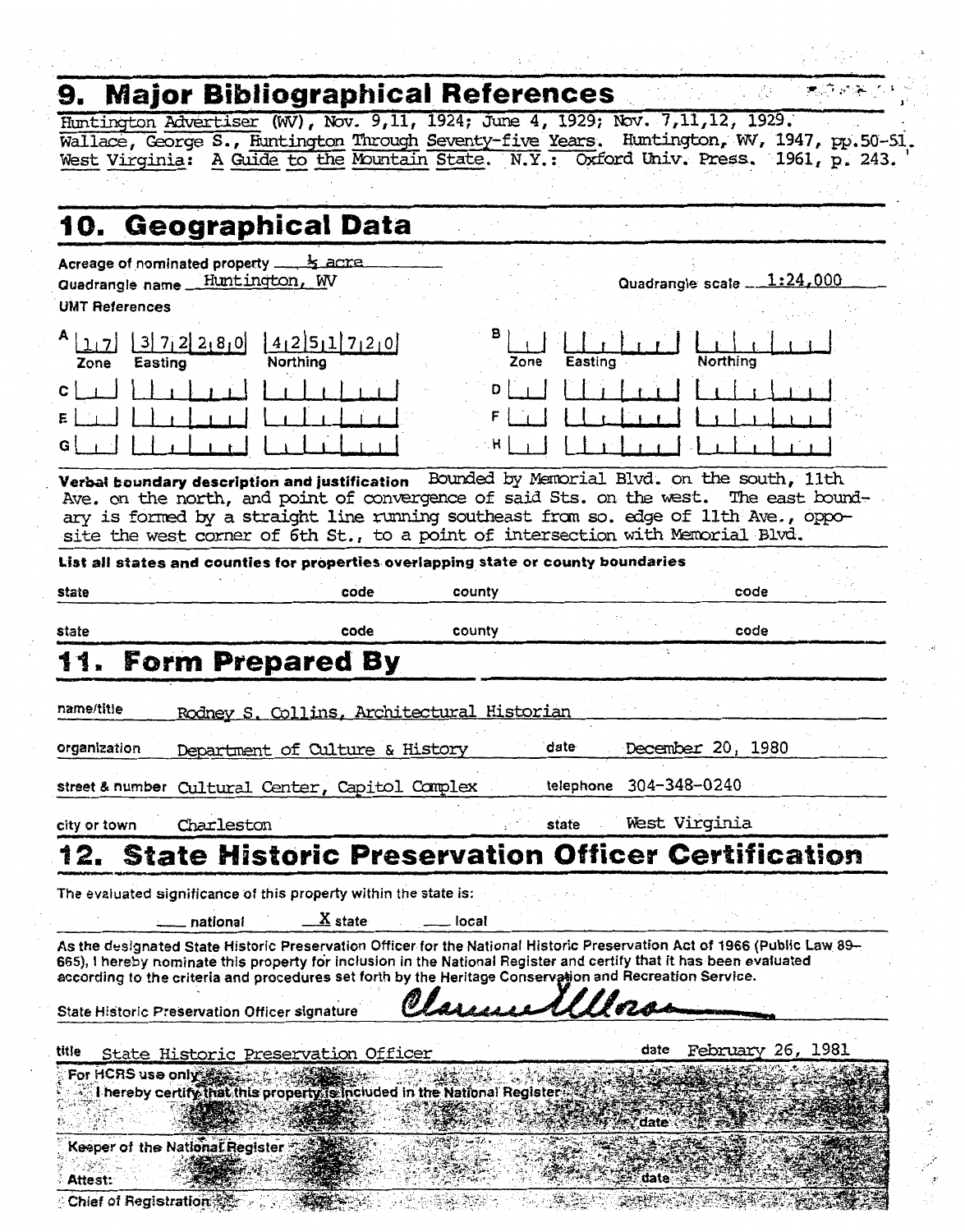